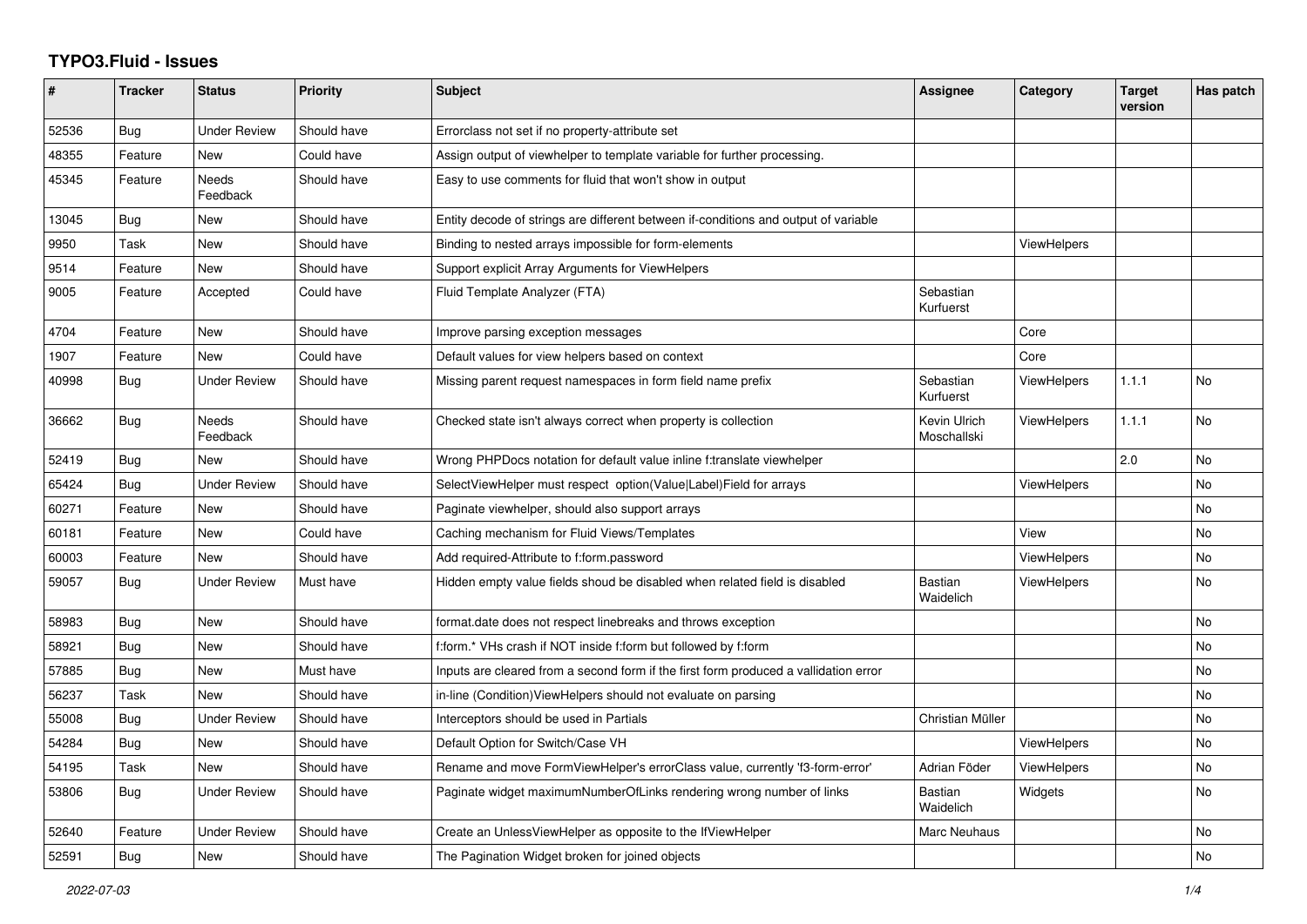| #     | <b>Tracker</b> | <b>Status</b>            | <b>Priority</b> | Subject                                                                                       | <b>Assignee</b>       | Category           | <b>Target</b><br>version | Has patch |
|-------|----------------|--------------------------|-----------------|-----------------------------------------------------------------------------------------------|-----------------------|--------------------|--------------------------|-----------|
| 51277 | Feature        | New                      | Should have     | ViewHelper context should be aware of actual file occurrence                                  |                       |                    |                          | <b>No</b> |
| 51100 | Feature        | New                      | Must have       | Links with absolute URI should have the option of URI Scheme                                  |                       | ViewHelpers        |                          | No        |
| 50888 | Bug            | <b>Under Review</b>      | Should have     | WSOD by changing name of section and if Fluid caches are generated                            |                       |                    |                          | No        |
| 49756 | Feature        | <b>Under Review</b>      | Should have     | Select values by array key in checkbox viewhelper                                             |                       |                    |                          | No        |
| 49600 | Bug            | New                      | Should have     | f:form tag shown as a HTML on frontend                                                        |                       | ViewHelpers        |                          | No        |
| 49038 | Bug            | New                      | Must have       | form.select does not select the first item if prependOptionValue is used                      |                       |                    |                          | <b>No</b> |
| 47669 | Task           | New                      | Should have     | FormViewHelper does not define the default request method                                     |                       |                    |                          | No        |
| 47006 | Bug            | <b>Under Review</b>      | Should have     | widget identifier are not unique                                                              |                       |                    |                          | No        |
| 46545 | Feature        | <b>New</b>               | Should have     | Better support for arrays in options of SelectViewHelper                                      |                       |                    |                          | <b>No</b> |
| 46257 | Feature        | <b>Under Review</b>      | Should have     | Add escape sequence support for Fluid                                                         |                       | Core               |                          | No        |
| 46091 | Task           | <b>Needs</b><br>Feedback | Should have     | Show source file name and position on exceptions during parsing                               |                       |                    |                          | <b>No</b> |
| 45394 | Task           | New                      | Should have     | Forwardport Unit test for standalone view                                                     |                       | View               |                          | No        |
| 45153 | Feature        | New                      | Should have     | f:be.menus.actionMenuItem - Detection of the current select option is insufficient            |                       |                    |                          | <b>No</b> |
| 43072 | Task           | New                      | Should have     | Remove TOKENS for adding templates fallback in Backporter                                     |                       | View               |                          | No        |
| 43071 | Task           | New                      | Should have     | Remove TOKENS for adding fallback teplates in B                                               |                       |                    |                          | No        |
| 42743 | Task           | New                      | Should have     | Remove inline style for hidden form fields                                                    |                       |                    |                          | No        |
| 42397 | Feature        | New                      | Should have     | Missing viewhelper for general links                                                          |                       |                    |                          | No        |
| 40081 | Feature        | <b>New</b>               | Should have     | Allow assigned variables as keys in arrays                                                    |                       |                    |                          | <b>No</b> |
| 40064 | Bug            | New                      | Must have       | Multiselect is not getting persisted                                                          |                       | ViewHelpers        |                          | No        |
| 39990 | Bug            | New                      | Should have     | Same form twice in one template: hidden fields for empty values are only rendered<br>once     |                       | Core               |                          | <b>No</b> |
| 39936 | Feature        | <b>New</b>               | Should have     | registerTagAttribute should handle default values                                             |                       | <b>ViewHelpers</b> |                          | No        |
| 38369 | <b>Bug</b>     | New                      | Must have       | Resource ViewHelpers should not fall back to request package                                  |                       | View               |                          | No        |
| 38130 | Feature        | New                      | Should have     | Checkboxes and multiple select fields should have an assignable default value                 |                       |                    |                          | No        |
| 37619 | Bug            | New                      | Should have     | Fatal Error when using variable in name attribute of Section ViewHelper                       |                       | ViewHelpers        |                          | No        |
| 37095 | Feature        | New                      | Should have     | It should be possible to set a different template on a Fluid TemplateView inside an<br>action | Christopher<br>Hlubek |                    |                          | No        |
| 36655 | Bug            | New                      | Should have     | <b>Pagination Links</b>                                                                       |                       | Widgets            |                          | No        |
| 36410 | Feature        | New                      | Should have     | Allow templates to send arguments back to layout                                              |                       | ViewHelpers        |                          | No        |
| 34682 | <b>Bug</b>     | <b>Under Review</b>      | Should have     | Radio Button missing checked on validation error                                              |                       | ViewHelpers        |                          | No        |
| 34309 | Task           | New                      | Could have      | Unknown ViewHelpers cause exception - should be handled more graceful                         |                       | ViewHelpers        |                          | No        |
| 33628 | <b>Bug</b>     | Needs<br>Feedback        | Must have       | Multicheckboxes (multiselect) for Collections don't work                                      | Christian Müller      | ViewHelpers        |                          | No        |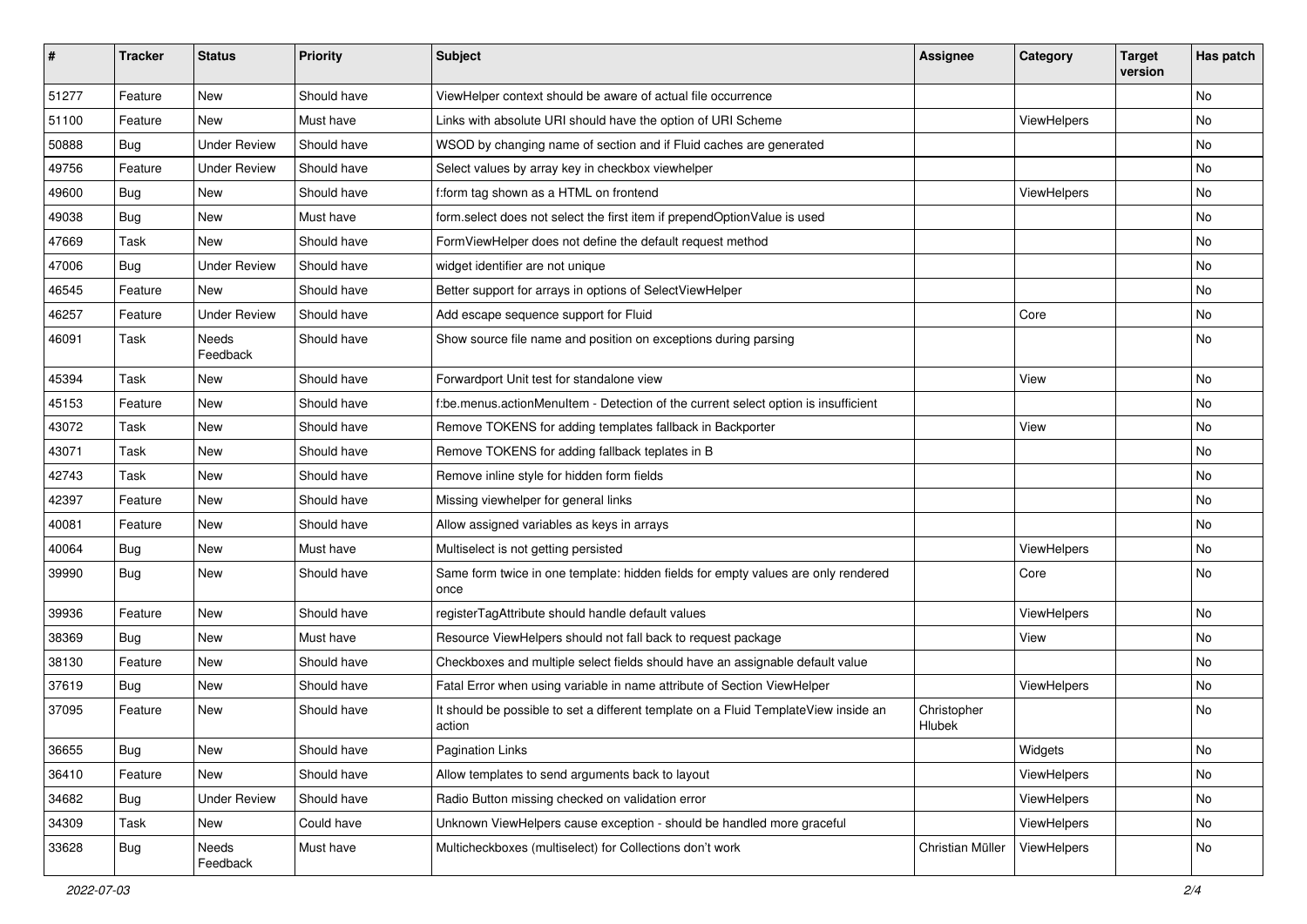| #     | <b>Tracker</b> | <b>Status</b>       | <b>Priority</b>      | <b>Subject</b>                                                                                              | <b>Assignee</b>        | Category    | <b>Target</b><br>version | Has patch |
|-------|----------------|---------------------|----------------------|-------------------------------------------------------------------------------------------------------------|------------------------|-------------|--------------------------|-----------|
| 33551 | Bug            | New                 | Must have            | View helper values break out of a partial scope                                                             | Sebastian<br>Kurfuerst | Core        |                          | No        |
| 33394 | Feature        | Needs<br>Feedback   | Should have          | Logical expression parser for BooleanNode                                                                   | <b>Tobias Liebig</b>   | Core        |                          | No        |
| 33215 | Feature        | New                 | Should have          | RFC: Dynamic values in ObjectAccess paths                                                                   |                        |             |                          | No        |
| 31955 | Feature        | New                 | Should have          | f:uri.widget                                                                                                |                        | Widgets     |                          | No        |
| 30555 | Feature        | New                 | Could have           | Make TagBuilder more extensible                                                                             |                        | Core        |                          | No        |
| 28554 | Bug            | New                 | Should have          | (v4) implement feature flag to disable caching                                                              |                        |             |                          | No        |
| 28553 | Bug            | New                 | Should have          | improve XHProf test setup                                                                                   |                        |             |                          | No        |
| 28552 | Bug            | New                 | Should have          | (v5) write ViewHelper test for compiled run; adjust functional test to do two passes<br>(uncached & cached) |                        |             |                          | No        |
| 28551 | Bug            | Accepted            | Should have          | (v4) backport VHTest                                                                                        | Sebastian<br>Kurfuerst |             |                          | <b>No</b> |
| 28550 | Bug            | New                 | Should have          | (v4) make widgets cacheable, i.e. not implement childnodeaccess interface                                   |                        |             |                          | No        |
| 28549 | Bug            | New                 | Should have          | make widgets cacheable, i.e. not implement childnodeaccess interface                                        |                        |             |                          | No        |
| 27607 | Bug            | New                 | Must have            | Make Fluid comparisons work when first element is STRING, second is NULL.                                   |                        | Core        |                          | No        |
| 26664 | Task           | New                 | Won't have this time | Clean up Form ViewHelpers                                                                                   |                        | ViewHelpers |                          | No        |
| 26658 | Task           | New                 | Won't have this time | Make Form ViewHelpers consistent                                                                            |                        | ViewHelpers |                          | <b>No</b> |
| 12863 | Bug            | New                 | Should have          | Attributes of a viewhelper can't contain a '-'                                                              | Sebastian<br>Kurfuerst | Core        |                          | No        |
| 10911 | Task           | New                 | Should have          | Tx_Fluid_ViewHelpers_Form_AbstractFormViewHelper->renderHiddenIdentityField<br>should be more reliable      |                        | ViewHelpers |                          | No        |
| 10472 | Feature        | New                 | Could have           | Fluid Standalone distribution                                                                               |                        | Core        |                          | No        |
| 8989  | Feature        | Needs<br>Feedback   | Could have           | Search path for fluid template files                                                                        |                        | View        |                          | No        |
| 8648  | Bug            | New                 | Should have          | format.crop ViewHelper should support all features of the crop stdWrap function                             |                        | ViewHelpers |                          | No        |
| 8491  | Task           | Needs<br>Feedback   | Should have          | link.action and uri.action differ in absolute argument                                                      | Karsten<br>Dambekalns  | ViewHelpers |                          | No        |
| 5933  | Feature        | Accepted            | Should have          | Optional section rendering                                                                                  | Sebastian<br>Kurfuerst | ViewHelpers |                          | No        |
| 5636  | Task           | <b>Under Review</b> | Must have            | Form_RadioViewHelper and CheckBoxViewHelper miss check for existing object<br>before it is accessed.        |                        |             |                          | No        |
| 3725  | Feature        | New                 | Could have           | <b>CSS Engine</b>                                                                                           | Christian Müller       | ViewHelpers |                          | No        |
| 3481  | Bug            | New                 | Should have          | Use ViewHelperVariableContainer in PostParseFacet                                                           |                        | Core        |                          | No        |
| 3291  | Feature        | Needs<br>Feedback   | Should have          | Cacheable viewhelpers                                                                                       |                        |             |                          | No        |